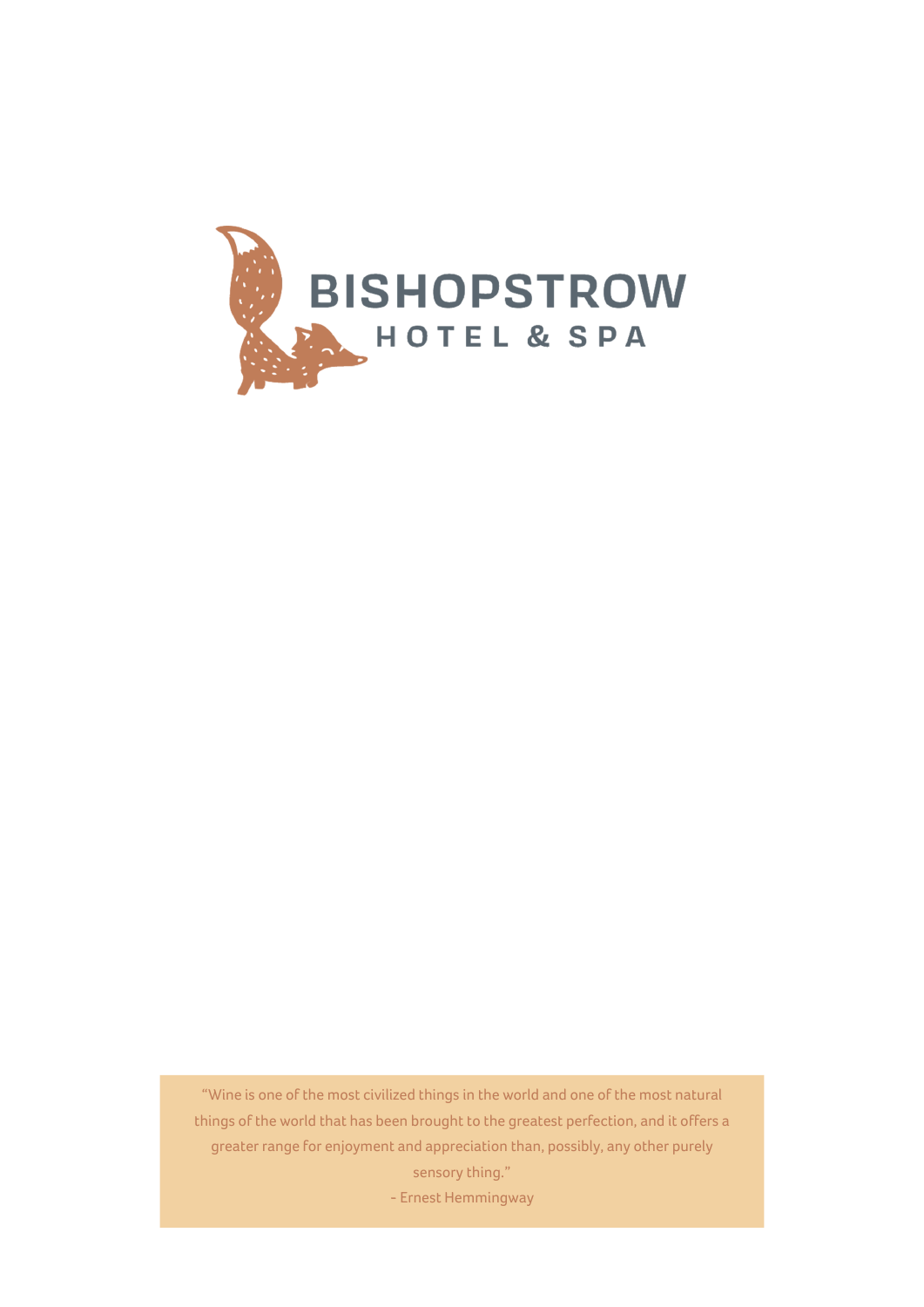#### THE FINAL GOODBYE...

All of the wines detailed below will soon be departing these promised lands; therefore, their availability is limited. Please do not feel too disheartened if we have run out, we have a plentiful selection of wines detailed in our main list.

#### **WHITE**

Bottle

Vintage

|                                              | Vintage | Bottle |
|----------------------------------------------|---------|--------|
| Pecorino, Bianchi Grilli, Torre dei Beati    | 2016    | 30     |
| Abruzzo, Italy                               |         |        |
| Riesling Grand Cru, Rosacker, Sipp Mack      | 2018    | 40     |
| Alsace, France                               |         |        |
| Chardonnay, Langhe, Domini Villa Lanata      | 2020    | 30     |
| Piemonte, Italy                              |         |        |
| Semillon, Shannon Vineyards                  | 2016    | 30     |
| Elgin Valley, South Africa                   |         |        |
| Sauvignon Blanc, Elevage Blanc, Chimney Rock | 2014    | 50     |
| California, USA                              |         |        |

RED

|                                    | Vintage | <b>Bottle</b> |
|------------------------------------|---------|---------------|
| Cabernet Merlot, Cape Mentelle     | 2014    | 30            |
| Margaret River, Australia          |         |               |
| Monthélie, Sous Roche, Louis Jadot | 2012    | 45            |
| Burgundy, France                   |         |               |

# ROSÉ

| Rioja Rosado, Sierra Cantabria | 2019 | -30 |
|--------------------------------|------|-----|
| Rioja, Spain                   |      |     |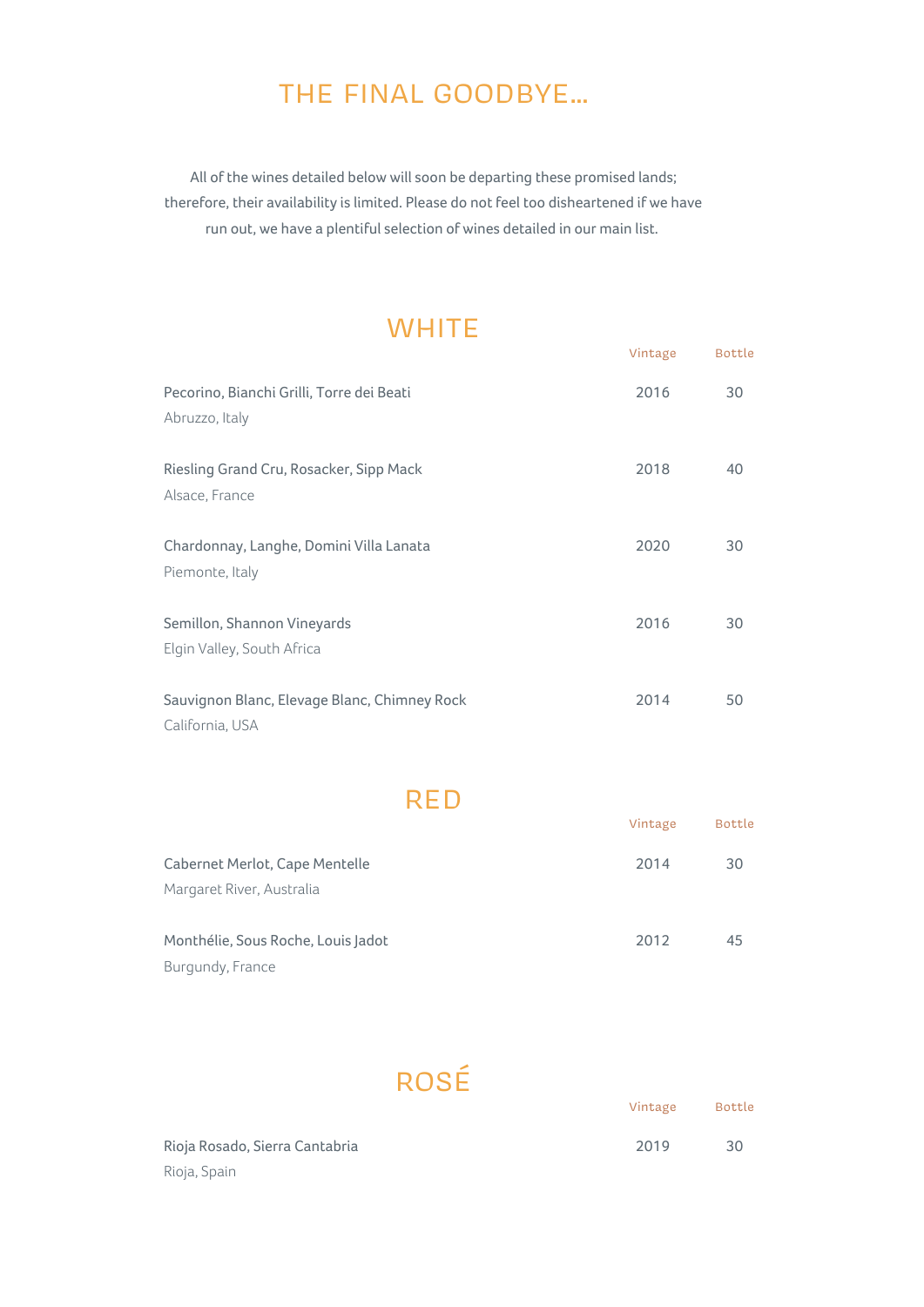## BY THE GLASS...

#### **WHITE**

|                                                        | Vintage | 175ml 250ml |    |
|--------------------------------------------------------|---------|-------------|----|
| Picpoul de Pinet, Luvignac, St Clair                   | 2020    | 8           | 11 |
| Languedoc-Roussillon, France                           |         |             |    |
| Muscadet, Cuvée l'Origine, Domaine de la Foliette      | 2020    | 9           | 12 |
| Loire Valley, France                                   |         |             |    |
| Sauvignon Blanc, Vidal                                 | 2020    | 10          | 13 |
| Marlborough, New Zealand                               |         |             |    |
| Albariño, Leftfield                                    | 2019    | 11          | 14 |
| Gisborne, New Zealand                                  |         |             |    |
| Chardonnay, Bourcier Martinot, Saint-Véran, Mâconnaise | 2019    | 14          | 17 |
| Burgundy, France                                       |         |             |    |

#### RED

| Montepulciano d'Abruzzo, Montipagano, Umani Ronchi   | 2020 | 8  | 11  |
|------------------------------------------------------|------|----|-----|
| Abruzzo, Italy                                       |      |    |     |
| Cabernet Sauvignon, Vineyard Selection, Kleine Zalze | 2020 | 9  | -12 |
| Stellenbosch, South Africa                           |      |    |     |
| Shiraz, Mathilda, Touran, M. Chapoutier              | 2017 | 10 | -13 |
| Victoria, Australia                                  |      |    |     |
| Mâcon Rouge, Louis Jadot                             | 2019 | 11 | 14  |
| Burgundy, France                                     |      |    |     |

175ml 250ml Vintage

# ROSÉ

|                                              | Vintage | 175ml 250ml |  |
|----------------------------------------------|---------|-------------|--|
| Saint-Roch Les Vignes, Les Maîtres Vignerons | 2020    |             |  |
| Côtes de Provence, France                    |         |             |  |

## SPARKLING

|                           | Vintage   | 125ml |
|---------------------------|-----------|-------|
| Prosecco, Bottega         | <b>NV</b> | 8     |
| Veneto, Italy             |           |       |
| Taittinger, Brut Réserve  | <b>NV</b> | 14    |
| Champagne, France         |           |       |
| Taittinger, Préstige Rosé | <b>NV</b> | 18    |
| Champagne, France         |           |       |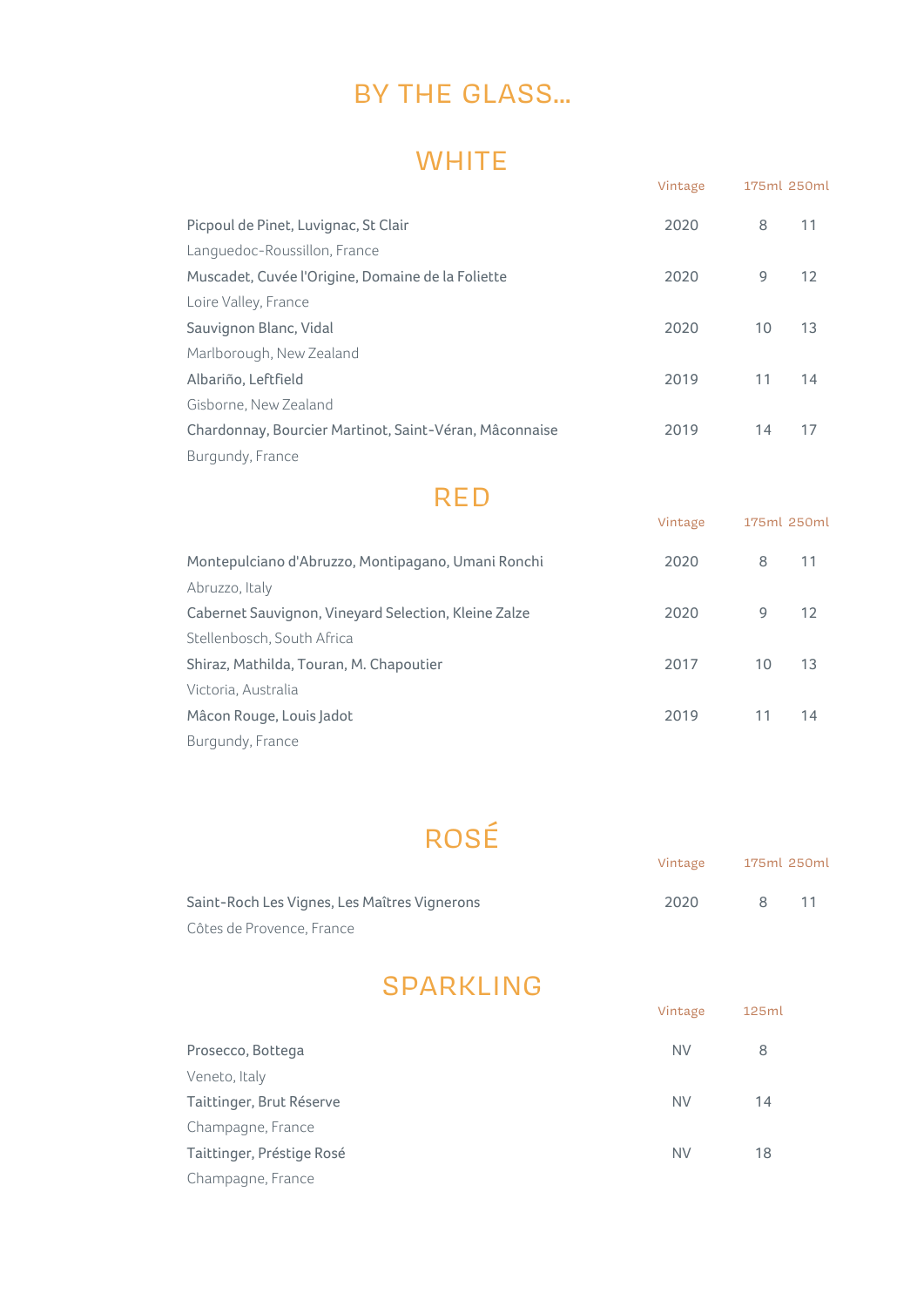#### SPARKLING

| 010 | Prosecco, Poeti, Bottega | NV | 40 |
|-----|--------------------------|----|----|
|     | Veneto, Italy            |    |    |

Bottle

Vintage

#### **CHAMPAGNE**

|     |                                                 | Vintage   | Bottle |
|-----|-------------------------------------------------|-----------|--------|
| 001 | Brut Réserve, Taittinger                        | <b>NV</b> | 70     |
| 002 | Prestige Rosé, Taittinger                       | <b>NV</b> | 90     |
| 003 | Nocturne Sec, Taittinger                        | <b>NV</b> | 90     |
| 012 | Brut Réserve, Billecart-Salmon                  | <b>NV</b> | 100    |
| 013 | Brut Rosé, Billecart-Salmon                     | <b>NV</b> | 120    |
| 014 | Blanc de Blancs Grand Cru, Billecart-Salmon     | <b>NV</b> | 120    |
| 015 | Sous Bois, Billecart-Salmon                     | <b>NV</b> | 120    |
| 005 | Brut Millésimé, Taittinger                      | 2012      | 120    |
| 006 | Folies de la Marquetterie, Taittinger           | <b>NV</b> | 150    |
| 016 | Cuvée Nicolas François, Billecart-Salmon        | 2002      | 250    |
| 007 | Comtes de Champagne Blanc de Blancs, Taittinger | 2007      | 300    |
| 011 | Cuvée Sir Winston Churchill, Pol Roger          | 2006      | 300    |
| 009 | Comtes de Champagne Rosé, Taittinger            | 2004      | 400    |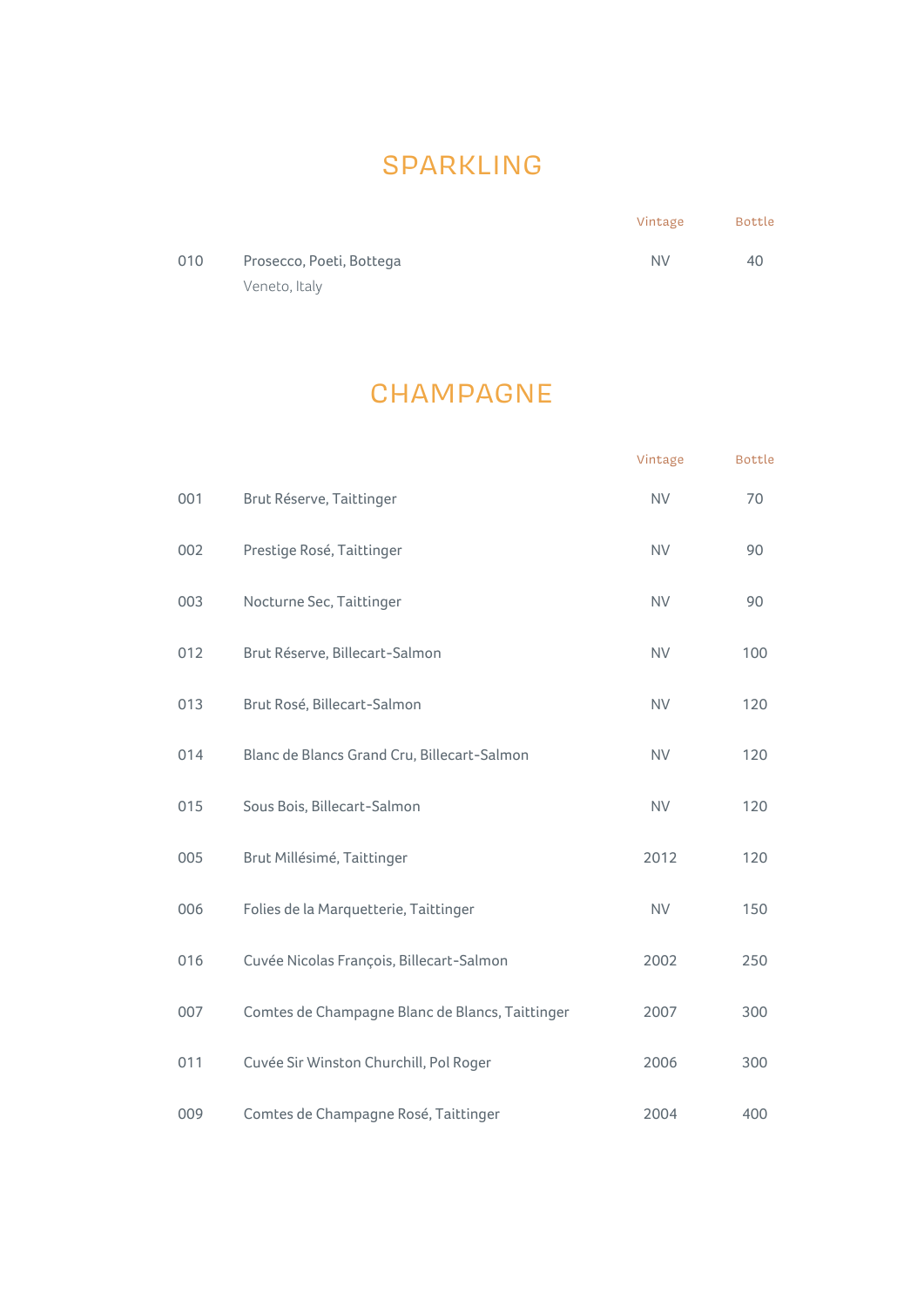## **WHITE**

|     |                                                        | Vintage | <b>Bottle</b> |
|-----|--------------------------------------------------------|---------|---------------|
| 100 | Picpoul de Pinet, Luvignac, St Clair                   | 2020    | 30            |
|     | Languedoc-Roussillon, France                           |         |               |
| 101 | Muscadet, Cuvée l'Origine, Domaine de la Foliette      | 2020    | 32            |
|     | Loire Valley, France                                   |         |               |
| 104 | Grillo, Fuedo Arancio                                  | 2020    | 32            |
|     | Sicily, Italy                                          |         |               |
| 105 | Grüner Veltliner, Zero-G, Arnold Holzer                | 2020    | 34            |
|     | Wagram, Austria                                        |         |               |
| 102 | Sauvignon Blanc, Vidal                                 | 2020    | 34            |
|     | Marlborough, New Zealand                               |         |               |
| 106 | Viognier, Révélation, Badet-Clément                    | 2020    | 34            |
|     | Languedoc-Roussillon, France                           |         |               |
| 107 | Pinot Gris, Pulenta Estate XIV                         | 2021    | 36            |
|     | Mendoza, Argentina                                     |         |               |
| 103 | Albariño, Leftfield                                    | 2019    | 40            |
|     | Gisborne, New Zealand                                  |         |               |
| 108 | Chardonnay, Buitenverwachting                          | 2020    | 40            |
|     | Cape Town, South Africa                                |         |               |
| 109 | Gavi di Gavi, La Meirana, Broglia                      | 2020    | 46            |
|     | Piemonte, Italy                                        |         |               |
| 110 | Petis Chablis, Hamelin                                 | 2020    | 48            |
|     | Burgundy, France                                       |         |               |
| 133 | Chardonnay, Bourcier Martinot, Saint-Véran, Mâconnaise | 2019    | 50            |
|     | Burgundy, France                                       |         |               |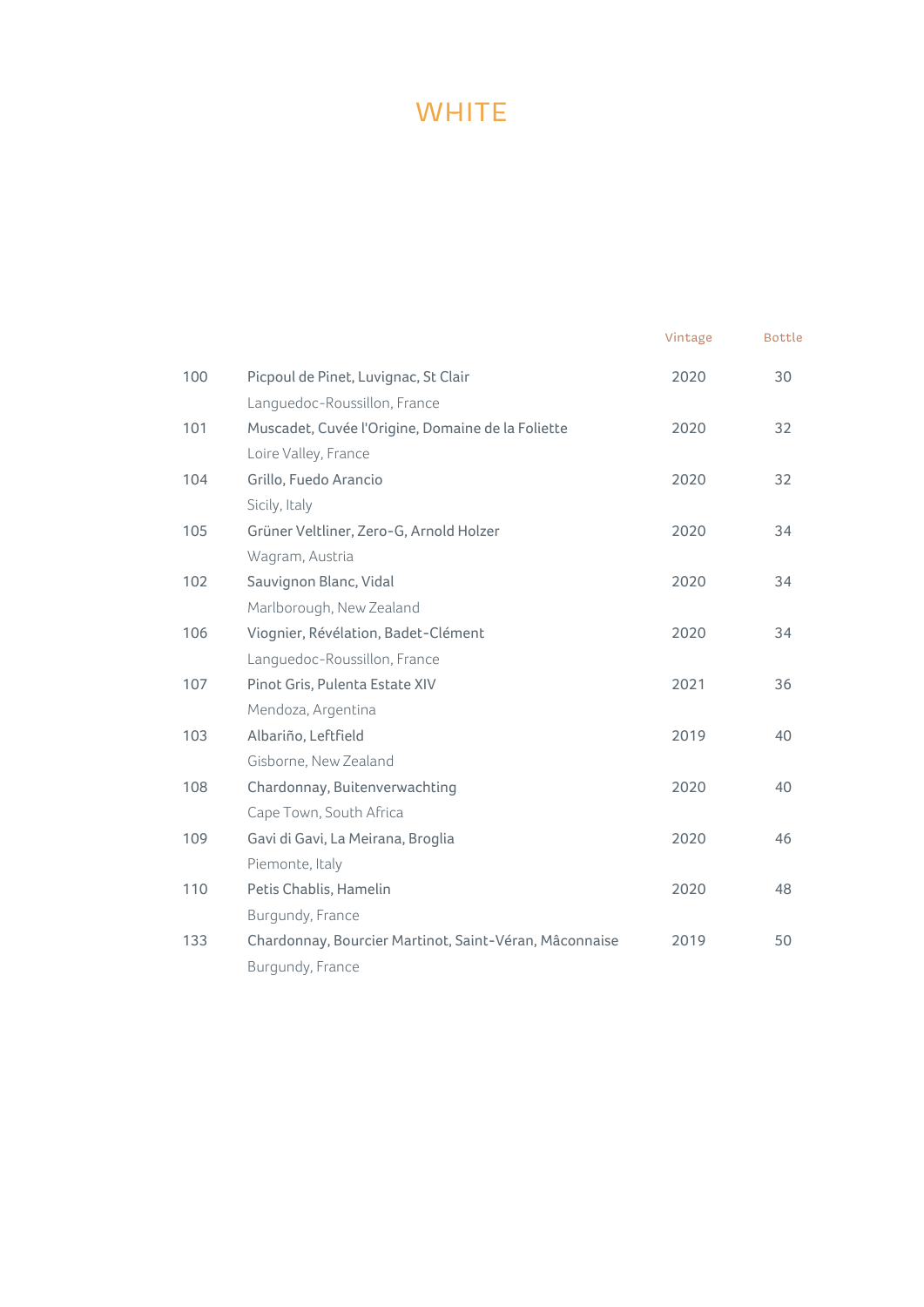## ANOTHER PAGE OF WHITE...

|                                                    |      | <b>Bottle</b> |
|----------------------------------------------------|------|---------------|
| Chardonnay, Buena Vista                            | 2018 | 54            |
| California, USA                                    |      |               |
| Sauvignon Blanc, Boundary Farm, Mahi               | 2019 | 54            |
| Marlborough, New Zealand                           |      |               |
| Finco Alta Cantabria, Rioja Blanco, Conde Valdemar | 2019 | 56            |
| Rioja, Spain                                       |      |               |
| Riesling, Petaluma, Hanlin Hill                    | 2016 | 60            |
| Clare Valley, Australia                            |      |               |
| Verdicchio, Vecchie Vigne, Umani Rochi             | 2018 | 60            |
| Marche, Italy                                      |      |               |
| Elevage Blanc, Chimney Rock                        | 2014 | 70            |
| California, USA                                    |      |               |
| Verdejo, Barón de Chirel, Marqués de Riscal        | 2016 | 70            |
| Castilla y León, Spain                             |      |               |
| Chablis 1er Cru, Montmain, Jean-Marc Brocard       | 2018 | 70            |
| Burgundy, France                                   |      |               |
| Châteauneuf-du-Pape Blanc, Domaine de Beaurenard   | 2019 | 120           |
| Rhône Valley, France                               |      |               |
| Meursault Les Chevalières, Xavier Monnot           | 2018 | 150           |
| Burgundy, France                                   |      |               |
|                                                    |      | Vintage       |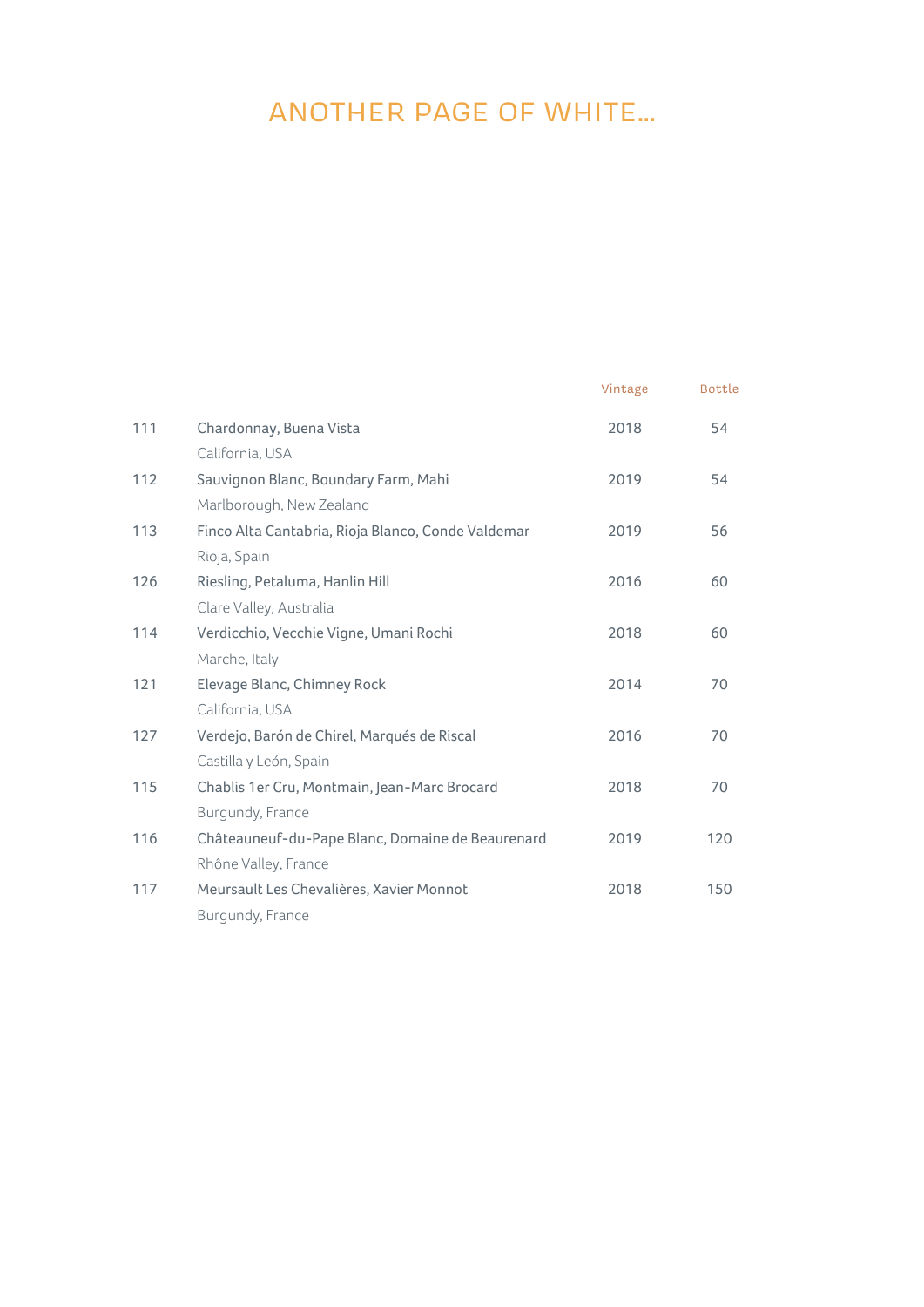## RED

|     |                                                                                    | Vintage | <b>Bottle</b> |
|-----|------------------------------------------------------------------------------------|---------|---------------|
| 500 | Montepulciano d'Abruzzo, Montipagano, Umani Rochi                                  | 2019    | 30            |
|     | Abruzzo, Italy                                                                     |         |               |
| 501 | Cabernet Sauvignon, Vineyard Selection, Kleine Zalze<br>Stellenbosch, South Africa | 2019    | 34            |
| 504 | Beaujolais-Villages, Domaine des Trois Vallons                                     | 2019    | 34            |
|     | Beaujolais, France                                                                 |         |               |
| 502 | Shiraz, Mathilda, Tournon, M. Chapoutier                                           | 2017    | 38            |
|     | Victoria, Australia                                                                |         |               |
| 506 | Côtes-du-Rhône, Samorëns, Ferraton                                                 | 2020    | 38            |
|     | Rhône Valley, France                                                               |         |               |
| 503 | Mâcon Rouge, Louis Jadot                                                           | 2020    | 40            |
|     | Burgundy, France                                                                   |         |               |
| 505 | Pinot Noir, Les Parcs, Guy Allion                                                  | 2019    | 40            |
|     | Loire Valley, France                                                               |         |               |
| 507 | Rioja Crianza, Conde Valdemar                                                      | 2017    | 40            |
|     | Rioja, Spain                                                                       |         |               |
| 539 | Cabernet Franc, Molmenti & Celot                                                   | 2020    | 42            |
|     | Fuili, Italy                                                                       |         |               |
| 508 | Brolo, Campofiorin Oro, Masi                                                       | 2017    | 46            |
|     | Veneto, Italy                                                                      |         |               |
| 509 | Crozes-Hermitage, La Matiniere, Ferraton                                           | 2019    | 52            |
|     | Rhône Valley, France                                                               |         |               |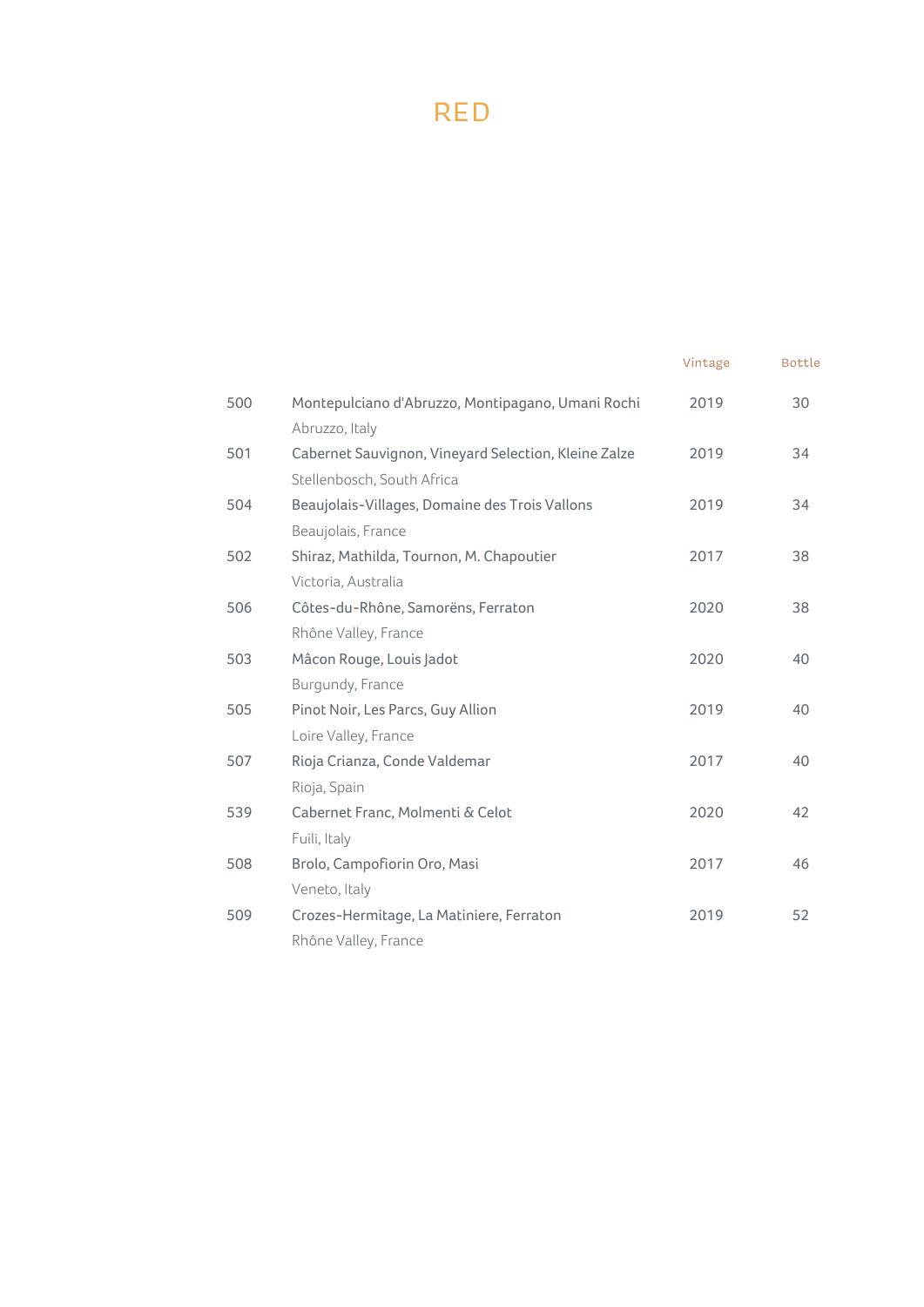# ANOTHER PAGE OF RED...

|     |                                                      | Vintage | <b>Bottle</b> |
|-----|------------------------------------------------------|---------|---------------|
| 510 | Gran Malbec, Pulenta Estata X                        | 2018    | 65            |
|     | Mendoza, Argentina                                   |         |               |
| 511 | Pomerol, Badine de la Patache                        | 2014    | 75            |
|     | Bordeaux, France                                     |         |               |
| 512 | Chianti Classico, Badia a Passignano, Gran Selezione | 2016    | 85            |
|     | Tuscany, Italy                                       |         |               |
| 515 | Zinfandel, Geyserville, Ridge Vineyards              | 2019    | 90            |
|     | California, USA                                      |         |               |
| 513 | Amarone Classico, Costasera, Masi                    | 2015    | 90            |
|     | Veneto, Italy                                        |         |               |
| 514 | Nuits-St-Georges, Vielles Vignes, Alain Michelot     | 2017    | 105           |
|     | Burgundy, France                                     |         |               |
| 540 | Chianti Classico, Pruneto                            | 2007    | 120           |
|     | Tuscany, Italy                                       |         |               |
| 516 | Macan, Benejamin de Rothschild & Vega Sicilia        | 2016    | 160           |
|     | Rioja, Spain                                         |         |               |
| 517 | Guado al Tasso, Antinori                             | 2014    | 200           |
|     | Tuscany, Italy                                       |         |               |
| 518 | Tignanello, Antinori                                 | 2018    | 250           |
|     | Tuscany, Italy                                       |         |               |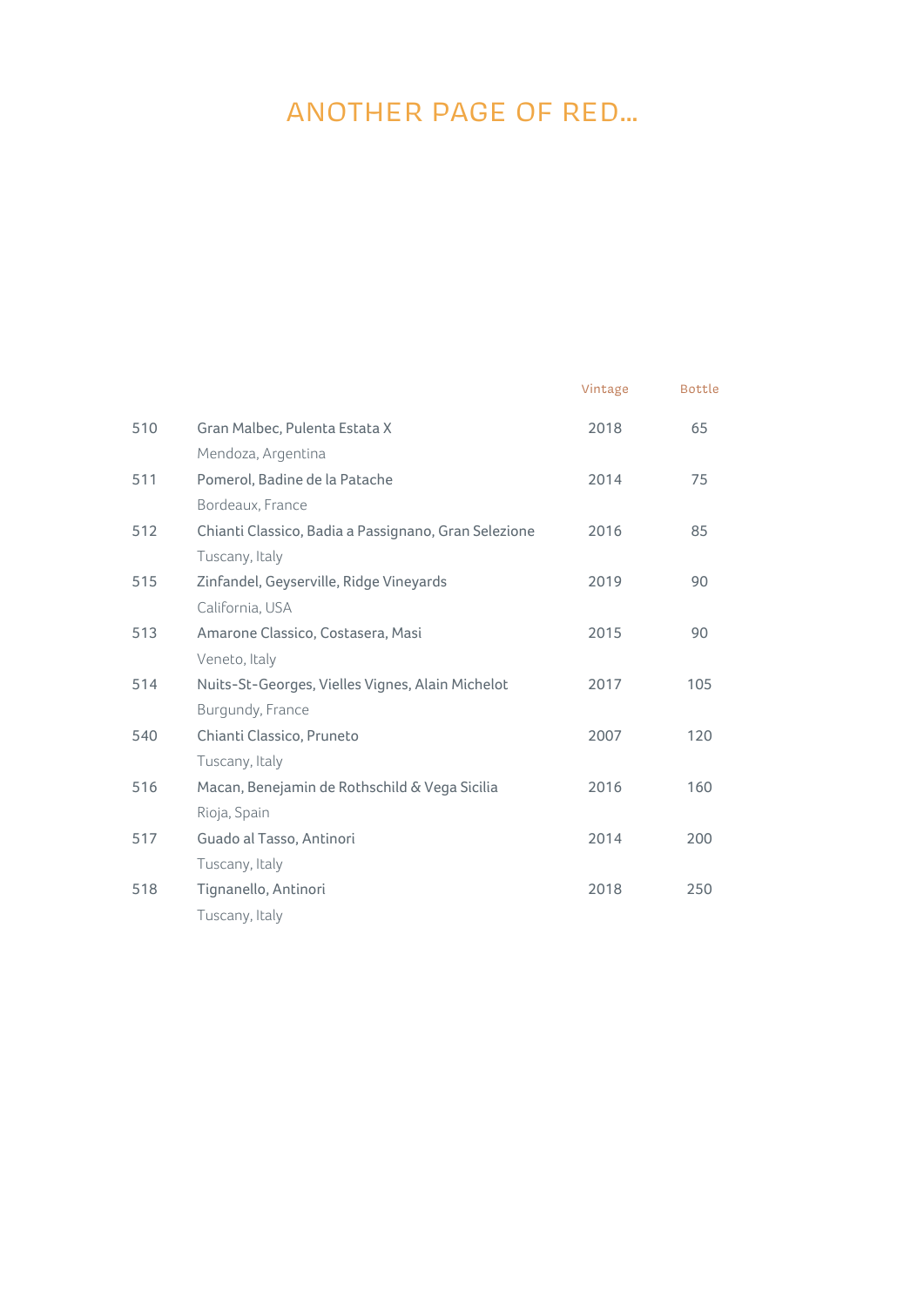# ROSÉ

|     |                                              | Vintage | <b>Bottle</b> |
|-----|----------------------------------------------|---------|---------------|
| 400 | Saint-Roch Les Vignes, Les Maîtres Vignerons | 2020    | 35            |
|     | Côtes de Provence, France                    |         |               |
| 401 | Rosé et Or, Chateau Minuty                   | 2020    | 70            |
|     | Côtes de Provence, France                    |         |               |

# OOH SO SWEET...

|     |                                             | Vintage   | 75ml | <b>Bottle</b> |
|-----|---------------------------------------------|-----------|------|---------------|
| 900 | Sauternes, La Fleur d'Or                    | 2016      | 8    | 70            |
|     | Bordeaux, France                            |           |      |               |
| 901 | Moscato d'Asti, Prunotto                    | 2020      |      | 40            |
|     | Piemonte, Italy                             |           |      |               |
| 902 | Recioto della Valpolicella, Angelorum, Masi | 2016      | 12   | 60            |
|     | Veneto, Italy                               |           |      |               |
| 903 | Vidal Ice Wine, Golden Diamond, Changyu     | 2015      |      | 80            |
|     | Liaoning, China                             |           |      |               |
| 904 | LBV Port, Ferreira                          | 2016      | 10   | 60            |
|     | Porto, Portugal                             |           |      |               |
| 905 | 10yr Tawny Port, Ferreira                   | <b>NV</b> | 12   | 70            |
|     | Porto, Portugal                             |           |      |               |
| 906 | 20yr Tawny Port, Ferreira                   | <b>NV</b> |      | 95            |
|     | Porto, Portugal                             |           |      |               |
| 907 | Quinta do Porto Vintage, Ferreira           | 2015      |      | 120           |
|     | Porto, Portugal                             |           |      |               |